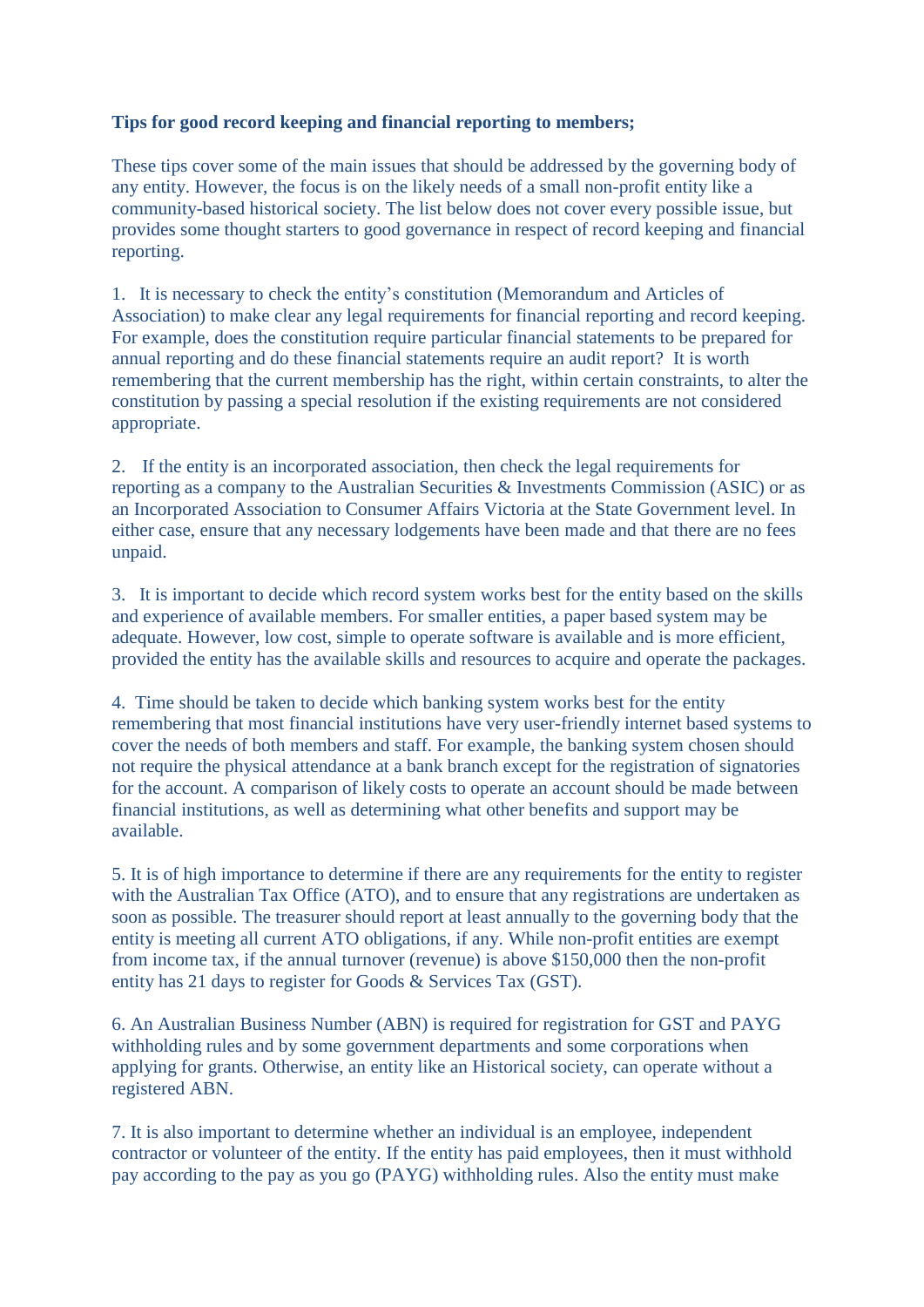payments to the correct superannuation fund under the Superannuation Guarantee Law. Independent contractors are normally paid the agreed amount on their invoices, and their obligations to the ATO are not the concern of the Historical Society. Also there are normally no tax implications for volunteers. Furthermore, as Historical Societies are unlikely to be offering fringe benefits to their paid staff, then the law and regulations relating to Fringe Benefit Tax (FBT) normally does not apply.

8. The entity must ensure their records contain enough information, particularly if the ATO will be involved, to meet their reporting obligations. Otherwise, it will always be necessary to determine what additional information will be necessary for future decision making and reporting.

9. A good filing system is a must for managing the cash flows and for producing timely and correct financial reports. The filing system can be either a manual card based system or an electronic system, which should be backed up on a regular basis to cover the possible loss of information if the system goes down or fails. Training in the use of the filing system should be provided to all appropriate staff, to ensure access to these files at all times to authorised staff.

10. Good governance requires documentation as to how the records are kept and also the agreed upon systems for reporting. For ongoing continuity it is necessary to ensure that more than one person understands the overall system.

11. Staff, with the appropriate authority should make entries to cash books on a regular basis and not wait until end of financial period. It is important to ensure that actual amounts collected are recorded accurately against the appropriate revenue headings and that these amounts are not used before recording them to meet immediate expenses to be paid.

12. It is normal that the cash payments journal (CPJ) and the cash receipts journal (CRJ) have separate columns for the most common types of transactions. For example, the CPJ may have columns for bank interest and charges, rent, rates, electricity, payments to staff, office supplies and other expenses. The CRJ could have separate columns to record members fees and subscriptions, grants and bequests received, interest revenue and other revenue. At the end of each period, the columns are added to produce the total amounts for inclusion in the financial reports.

13. To ensure ongoing control of finances, bank statements are reconciled with the cash books/journals on the receipt from the bank of the statement. Remember, at any point of time, some money could have been received by the entry or cheques written that the bank is not aware of. Also, on receipt of the bank statement any interest, fees or other charges will have to be included in the accounts of the entity, along with any amounts received or paid by the bank on behalf of the entity. Hence, there will be a need to reconcile the difference between what the balance on the bank statement is and the balance of the bank account in the books of the entity.

14. All entries should be entered with care to ensure correctness, and no transactions involving the staff should be entered into without the authority of at least 2 people in authority in the entity.